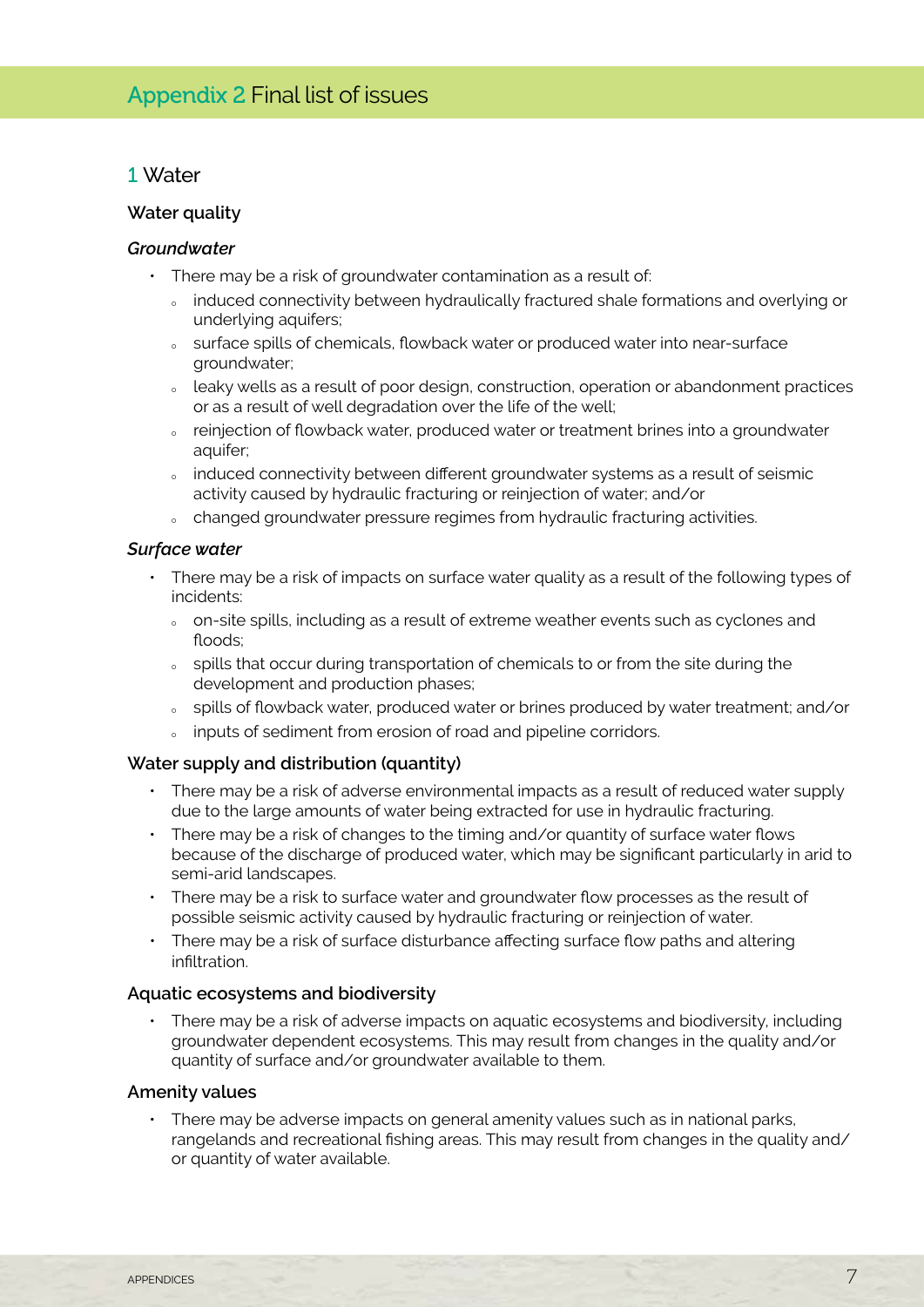## **Public health**

There may be adverse impacts on human and livestock health due to changes to water quality, supply and distribution as a result of hydraulic fracturing and the associated activities.

## **Aboriginal people and their culture**

Natural water bodies are central to traditional land use and many sites of significance to Aboriginal people relate to water. A reduction in either water quantity or quality may impair the traditional use and/or value of the sites.

### **Economic**

• Changes to water quality, supply and distribution may have an adverse impact on industries that may coexist with the onshore unconventional gas industry, such as agriculture, pastoralism, fishing and tourism.

## **Cumulative risks**

• There may be cumulative risks associated with some or all of the risks identified above.

# 2 Land

## **Terrestrial ecosystems and biodiversity**

- There may be a risk that hydraulic fracturing and the associated activities will have an adverse impact on terrestrial ecosystems and biodiversity in the Northern Territory. Specifically, there may be a risk of:
	- obiodiversity loss on a local and regional scale as a result of areas being cleared for roads, pipelines and drill pads or as a result of spills;
	- <sup>Ȉ</sup> biodiversity loss and reduced ecosystem function due to habitat loss and fragmentation;
	- <sup>Ȉ</sup> adverse impacts on terrestrial ecosystems, including fauna and flora, as a result of changes to water quality and availability;
	- obiodiversity loss and ecosystem function due to the spread of weeds;
	- impacts on biodiversity and greenhouse gas emissions due to changed fire regimes;
	- o adverse impacts on fauna as a result of increased noise and light from gas operations;
	- loss of biodiversity due to inadequate knowledge of biodiversity assets leading to inappropriate planning of regional development;
	- o disruption of surface water flows at the landscape scale by road and pipeline infrastructure;
	- o loss of locally important or sensitive sites due to inappropriate location of infrastructure within a development area; and/or
	- <sup>Ȉ</sup> increased human activity, roads and pipelines acting as barriers and corridors for faunal movement and the drinking of wastewater.

## **Soil health**

- There may be a risk that the chemicals used in the drilling and hydraulic fracturing process will have an adverse impact on soil health, including as a result of spills of flowback water.
- • There may be a risk that there will be compaction of soils underneath production pads or along pipelines.

## **Aboriginal people and their culture**

The landscape, terrestrial ecosystems, plants and animals are central to traditional cultural values. Adverse impacts to these things may have an adverse impact on Aboriginal cultural values.

## **Seismic activity**

There may be a risk of seismic activity caused either by the hydraulic fracturing process or the reinjection of wastewater into the ground.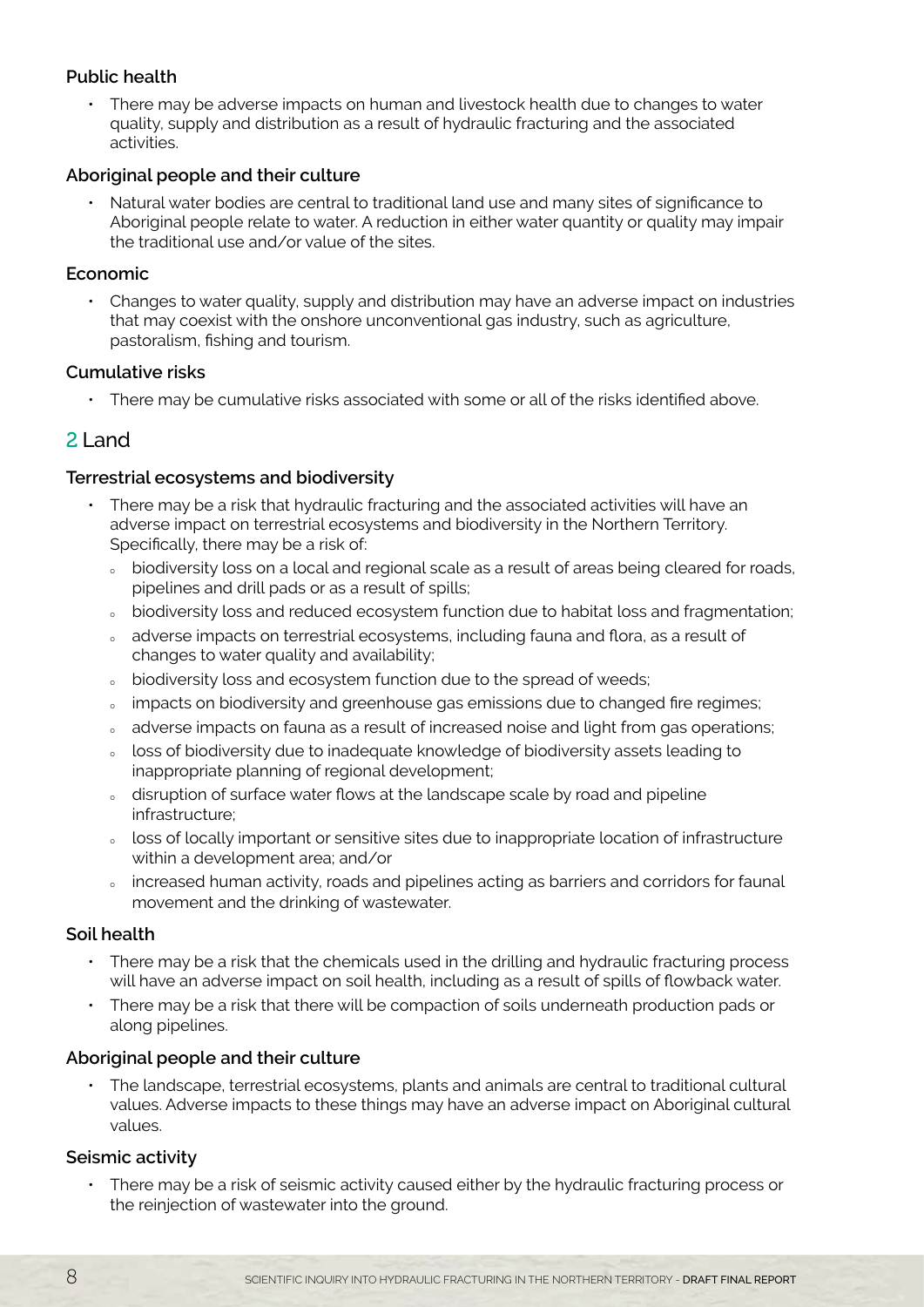## **Subsidence**

• There may be a risk that the drilling and hydraulic fracturing process causes land subsidence.

### **Economic**

• An adverse impact on terrestrial ecosystems may be a risk to industries that co-exist with the onshore unconventional gas industry, such as agriculture, pastoralism, fishing and tourism.

## **Amenity values**

- The Panel recognises that the Northern Territory has iconic wilderness values as a core part of the Australian outback. There may be a risk that the development of the unconventional gas industry will have an adverse impact on the outback experience (for example, tourism) through infrastructure development (for example, the construction of pipelines and processing plants) and increased traffic, noise and light (from flaring).
- There may be a risk of solastalgia.

## **Cumulative risks**

• There may be cumulative risks associated with some or all of the risks identified above.

## 3 Air

### **Public health**

• The possible health risks associated with the release of gases from the hydraulic fracturing process are discussed below in '1.4 Public health'.

### **Climate change**

• There may be a risk that greenhouse gases, including hydrocarbons (methane and ethane) and carbon dioxide, will be released during hydraulic fracturing and the associated activities. Emissions may be from sources such as wellheads, pipelines, compression stations and final use. The potential contribution of hydraulic fracturing and the associated activities to the burden of greenhouse gas emissions will be assessed by the Panel.

### **Amenity values**

There may be a risk that there will be adverse impacts on amenity values, such as in national parks and rangelands, due to gaseous emissions and flaring.

### **Air contamination**

• There may be a risk that soil contaminated by spills of fracking fluids or wastewater becomes airborne as dust, causing harm to the environment and to human health.

### **Cumulative risks**

• There may be cumulative risks associated with some or all of the risks identified above.

## 4 Public health

### **Drilling and fracking chemicals**

There may be a risk that chemicals used during the drilling and hydraulic fracturing process are harmful to humans and livestock. Further, there may be a risk that those chemicals come into contact with humans or livestock via groundwater or atmospheric pathways. While the concentrations of potentially harmful chemicals in the water are low, the actual amount of chemicals can be significant and may pose a threat to the water supply if not properly managed.

### **Hydrocarbons and BTEX**

There may be a risk that hydrocarbons associated with the extracted gas come into contact with humans or livestock via groundwater or atmospheric pathways. This may include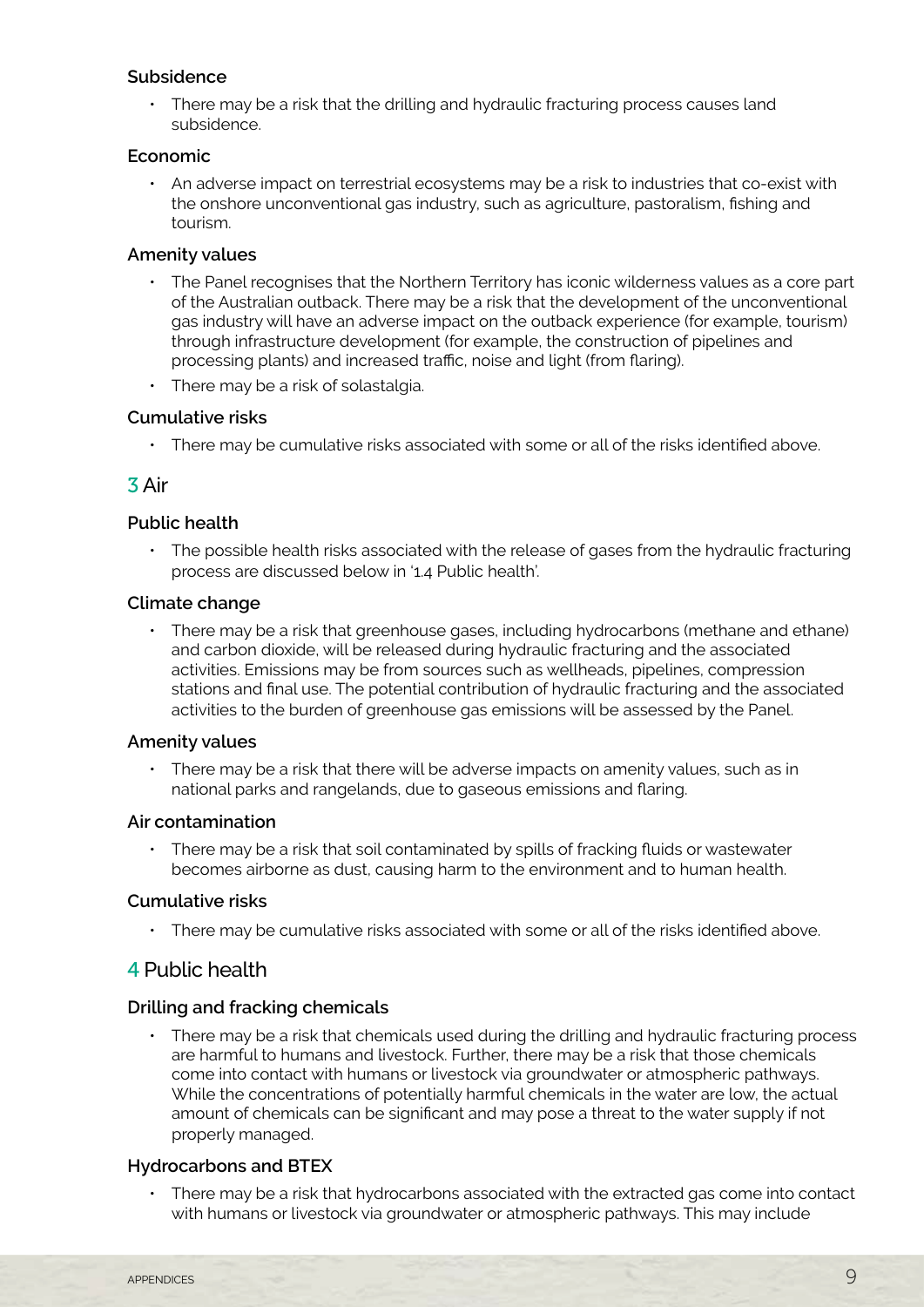aromatic hydrocarbons such as BTEX, which have featured prominently in some risk assessments relating to flowback water from petroleum and unconventional gas extraction activities in the US. The addition of BTEX in drilling and fracking fluids is prohibited in the Northern Territory.

## **Radioactive substances**

There may be a risk that naturally occurring radioactive materials from underground come into contact with humans or livestock as a result of the drilling or hydraulic fracturing process.

## **Mental health and wellbeing**

There may be a risk that the mental health and wellbeing of persons could be affected by an unconventional gas project. These factors could include increased costs of living associated with changing property values, access to social services, business failures, increased traffic, effects on the natural environment and concerns about the amenity of the local area, including solastalgia.

### **Diesel fumes**

There may be a risk of emissions from plant and equipment, such as diesel fumes from drilling equipment and pumps, and from off-site increases in road traffic.

## **Physical safety**

• There may be a risk that physical safety may be compromised by factors associated with hydraulic fracturing, including road transport accidents.

## **Aboriginal health**

There may be a risk that as a consequence of the possible impacts described above, the physical and mental health of Aboriginal persons and communities, as a group that is especially vulnerable and disadvantaged, is particularly affected (that is, the 'gap' is increased and not decreased).

## **Cumulative risks**

• There may be cumulative risks associated with some or all of the risks identified above.

# 5 Aboriginal people and their culture

### **Land ownership**

- • There may be a risk that hydraulic fracturing or the associated activities will disrupt traditional practices that connect Aboriginal landowning groups with their country and underpin recognition of their ownership of that land.
- There may be a risk that there is inadequate or inappropriate consultation with Aboriginal landholders in obtaining access to their lands and/or permission to carrying out any onshore unconventional shale gas development.

### **Benefits**

There may be a risk that the development of the industry will occur without short and long term benefits flowing to local Aboriginal communities.

### **Culture, values and traditions**

- There may be a risk that the above and/or below ground disturbance associated with drilling and hydraulic fracturing of onshore shale gas formations will have an adverse impact on Aboriginal culture, values and the traditions that connect landowning groups with their country and sustain community cohesion.
- There may be a risk that access to and the use of traditional lands will be denied or restricted by the presence of any onshore unconventional shale gas development.
- There may be a risk that sacred sites and cultural landscapes are degraded and damaged both above and below the ground.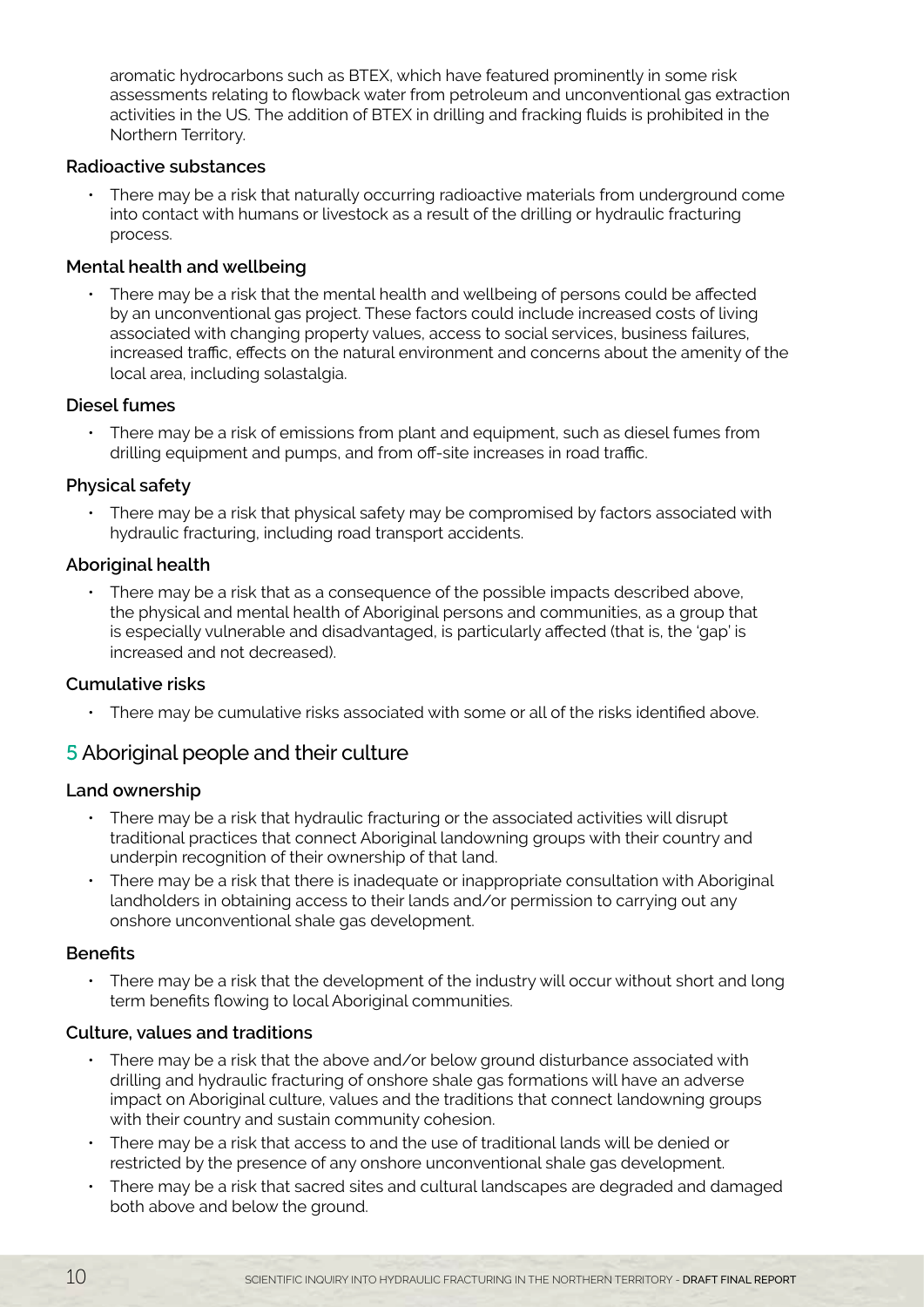## **Community wellbeing**

- The development of the onshore unconventional shale gas industry may have an adverse impact on the wellbeing of Aboriginal communities.
- There may be a risk of solastalgia caused by any onshore unconventional shale gas development.
- There may be a risk that any onshore unconventional shale gas industry causes community division in respect of those who may benefit from any industry and those who will not.

### **Aquatic and terrestrial ecosystems**

• The development of the unconventional gas industry may have an adverse impact on aquatic and terrestrial ecosystems important to Aboriginal culture.

### **Aboriginal health**

• There is a risk of an exacerbated adverse impact on Aboriginal health, taking into account the particular vulnerabilities and disadvantage of that population.

#### **Cumulative risks**

• There may be cumulative risks associated with some or all of the risks identified above.

## 6 Social impacts

#### **Housing and rents**

There may be impacts on local housing, which may decrease or increase rents and house prices as a result of an increased population.

#### **Insurance**

• There may be a risk that there will be an increase in insurance costs and liabilities of landowners, occupiers, and traditional owners.

#### **Health services**

• There may be impacts on the local health system (hospitals, health services and so on) as a result of an increased population, including that there may be increased health services in remote communities as a result of industry's presence.

#### **Education**

• There may be an impact on the local education system as a result of an increased population.

#### **Infrastructure**

• There may be an impact on infrastructure, such as roads, as a result of increased traffic.

#### **Livelihoods**

• There may be an impact on livelihoods.

#### **Long term benefits**

• There may be a risk that the development of the industry will occur without short and long term benefits flowing to the local community.

### **Community cohesion**

• There may be an adverse impact on community cohesion and resilience. That is, there may be a risk of social division being created between those who benefit from the development of any onshore unconventional shale gas industry and those who do not.

#### **Crime**

 $\cdot$  There may be an increase in crime.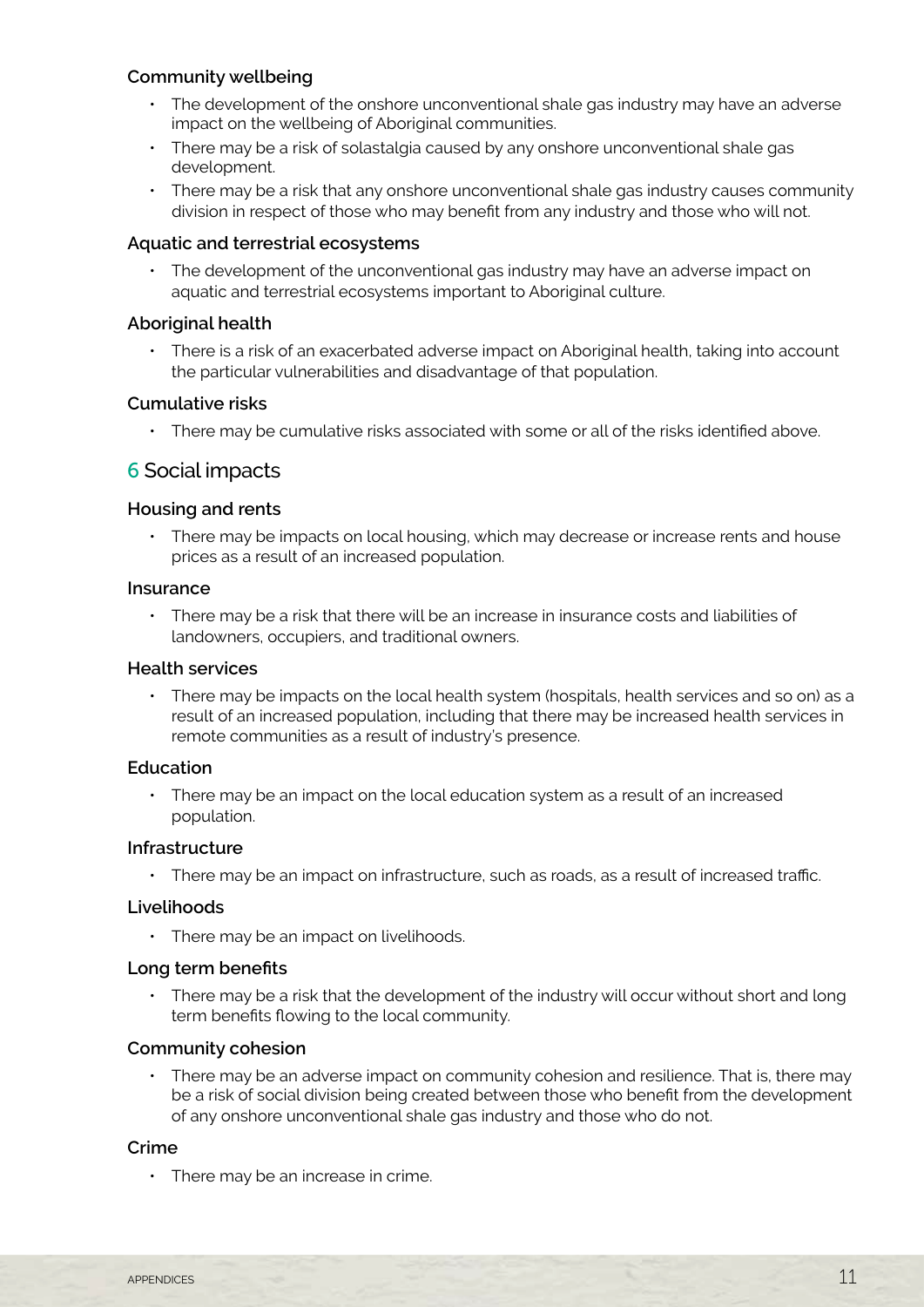## **Employment**

- They may be an impact on local employment and skill levels.
- There may be negative impact caused by an influx of FIFO employees.

### **Business**

• There may be an impact on local business opportunities.

## **Amenity**

• There may be a risk that the amenity of people will be adversely impacted by hydraulic fracturing and its associated activities.

## **Social licence to operate**

There may be a risk that no social licence to operate an onshore unconventional shale gas industry exists.

## **Cumulative risks**

• There may be cumulative risks associated with some or all of the risks identified above.

# 7 Economic impacts

## **Distribution**

• There may be a risk that any economic benefits will not be shared by the regions that are directly affected by the industry and/or will not be shared equitably between the gas companies, the government, and the community.

## **Property values**

• There may be a risk that there will be a decrease or increase in existing property values.

## **Other industries**

• There may be a risk that there will be an adverse impact on other businesses, such as tourism, fishing, agricultural and pastoral businesses.

## **Energy security**

• There may be an impact on the energy security of the Territory.

### **Employment**

• There may be an impact on employment in the Territory.

## **Net impacts**

- There may be a risk that any economic benefits will not outweigh economic detriments.
- There may be an opportunity cost of investing in an onshore unconventional shale gas industry rather than in renewable energy.
- There may be a risk of residents leaving a particular region because of the presence of an onshore unconventional shale gas industry.

## **Management**

• There may be a risk that, if not properly managed, any economic benefits will result in 'boom and bust' economic activity.

## **Cumulative risks**

• There may be cumulative risks associated with some or all of the risks identified above.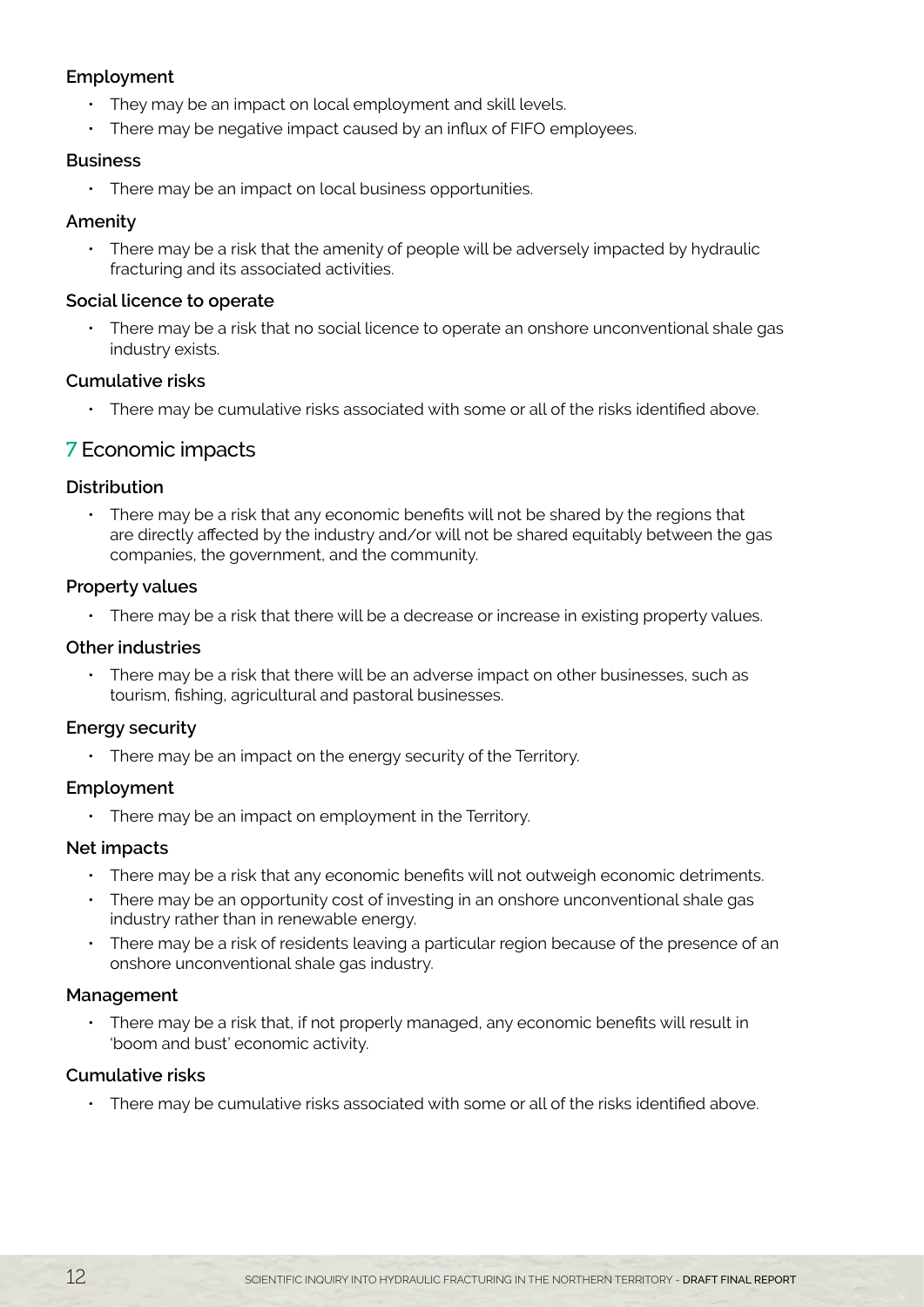# 8 Land access

## **Consultation**

• There may be a risk that gas companies do not consult adequately with land owners, occupiers, or traditional owners, in gaining access to the land for exploration and extraction purposes.

## **Consent**

• There may be a risk that gas companies enter the land without obtaining the consent of the landowner, occupier, or traditional owners, causing conflict.

## **Conditions**

There may be a risk that gas companies and landowners, occupiers, and traditional owners, do not negotiate mutually beneficial conditions associated with any agreement permitting access.

## **Compensation**

- There may be a risk that compensation paid for access and/or disturbance to land will not be adequate.
- • There may be a risk that if there is an incident in the exploration, extraction or production of any gas, the land may not be properly remediated or the land owners, occupiers, or traditional owners may not be adequately compensated.

## **Cumulative risks**

• There may be cumulative risks associated with some or all of the risks identified above.

# 9 Regulatory framework

### **Failure to protect the environment**

- • There may be a risk that the regulatory framework does not adequately protect the environment (water, land, and air) from risks associated with hydraulic fracturing and its associated activities.
- There may be a risk that the regulatory framework does not ensure adequate, or any, remediation and/or rehabilitation of any environmental damage caused by hydraulic fracturing and its associated activities.
- There may be a risk that the cost of any remediation and/ or rehabilitation of environmental damage caused by hydraulic fracturing and its associated activities is not passed on, either in whole or in part, to the entity that caused the harm, but is passed on to the public.

### **Land access**

• There may be a risk the regulatory framework does not appropriately balance the rights of landowners, occupiers, and traditional owners, with those of gas companies.

### **Public health**

There may be a risk the regulatory framework does not adequately mitigate public health risks associated with the onshore unconventional shale gas industry.

### **Aboriginal culture and communities**

• There may be a risk the regulatory framework does not adequately protect Aboriginal culture, values, traditions and communities from risks associated with the unconventional shale gas industry.

## **Social impacts**

There may be a risk the regulatory framework does not adequately mitigate the social risks associated with the onshore unconventional shale gas industry.